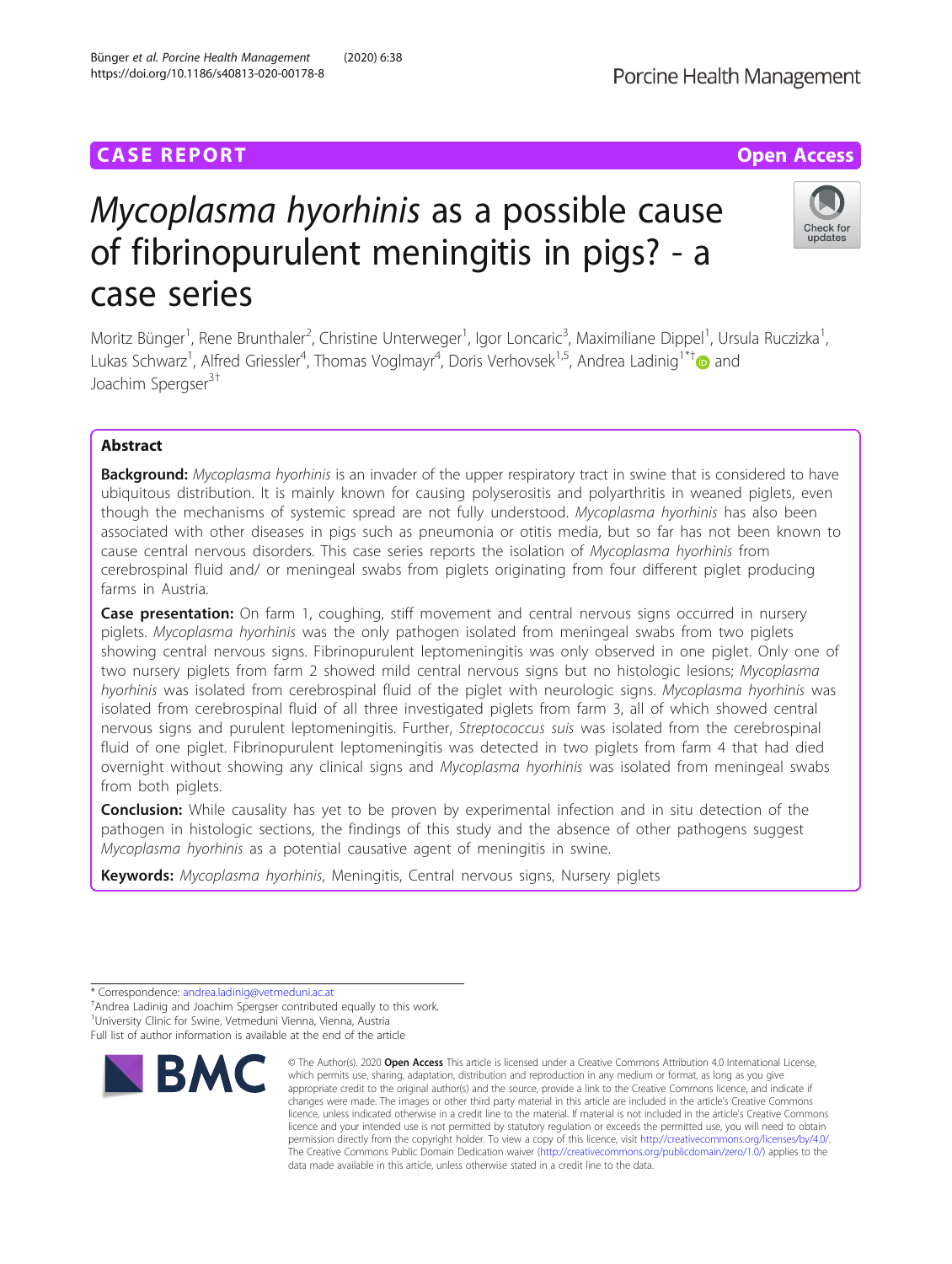# Background

Since many years, Mycoplasma hyorhinis (Mhr) is known as a commensal of the upper airways in swine  $[1, 1]$  $[1, 1]$ [2\]](#page-6-0). It is considered to have ubiquitous distribution and seems to primarily act as a secondary invader [\[3](#page-6-0)]. Mhr colonizes the respiratory epithelium and may damage the cilia and reduce epithelial thickness [[4](#page-6-0)]. However, it can also invade joints and serosal tissues after systemic spreading, which mainly originates from colonized mucosal areas. However, exact mechanisms leading to systemic spread are barely understood [[5\]](#page-6-0). Arthritis and polyserositis in pigs 3–10 weeks of age are typical clinical signs of systemic infection; older piglets usually develop mild arthritis  $[1-3]$  $[1-3]$  $[1-3]$ . Mhr is also implicated in causing conjunctivitis [[6\]](#page-6-0), otitis media and eustachitis [\[7](#page-6-0), [8](#page-6-0)], abortion [[9\]](#page-6-0) and lung lesions [[10\]](#page-6-0). Under experimental conditions, Mhr has been shown to induce pneumonia with typical mycoplasma-associated lesions like interstitial pneumonia and perivascular and peribronchial infiltration of lymphoid cells [[11\]](#page-6-0). However, Mhr alone is not considered to cause gross lung lesions or respiratory signs under field conditions [[4\]](#page-6-0) but may contribute to the Porcine Respiratory Disease Complex (PRDC) by aggravating pneumonic lesions caused by other primary pathogens like the porcine reproductive and respiratory syndrome virus (PRRSV) [\[4](#page-6-0)].

In this case series, we report the isolation of Mhr from meningeal swabs and/or cerebrospinal fluid of piglets with central nervous signs and with or without histopathologic lesions in the brain, originating from four different farms in Austria. Results presented in this case series suggest Mhr to be a potential pathogen of the central nervous system (CNS) in swine. So far, there has been only one previous report on Mhr isolated from the CNS of experimentally infected piglets showing severe arthritis but no central nervous signs [\[12\]](#page-6-0). However, our findings suggest including Mhr into the panel of mycoplasma species that have been linked to brain invasion and CNS diseases observed in other animal species and humans [\[13](#page-6-0)].

# Case presentation

The piglets of all cases were referred to the University Clinic for Swine, Vetmeduni Vienna, by the responsible herd veterinarian. For this purpose, the herd veterinarian submitted acutely sickened piglets from farms 1 to 3 for necropsy and further diagnostic investigations. Two piglets that had died overnight on farm 4 were transported to the Vetmeduni and necropsied on the consecutive day.

Prior to euthanasia clinical examination was performed by veterinarians of the University Clinic for Swine. Necropsy, the pathomorphologic and the histopathologic examination were performed by the Institute of Pathology, Vetmeduni Vienna. For bacteriological and virologic examinations samples were submitted to the Institute of Microbiology, Vetmeduni Vienna, and the Institute of Virology, Vetmeduni Vienna, respectively. PCR diagnostics for PCV-2 and PRRSV were conducted using routine diagnostic protocols of the Institute of Virology, Vetmeduni Vienna, as previously described [\[14](#page-7-0)]. Mhr was diagnosed by cultural isolation from either meningeal swabs (transported in Amies medium) or cerebrospinal fluid using both Friis medium [\[2](#page-6-0)] and modified SP4 medium [[15\]](#page-7-0). Briefly, swabs or 100 μl of cerebrospinal fluid were placed into 900 μl of 2SP sample preparation buffer  $[16]$  $[16]$ , vortexed and  $100 \mu l$  of suspension were transferred onto Friis and modified SP4 agar incubated at 37 °C in 5%  $CO<sub>2</sub>$  atmosphere for up to 10 days. Plates were checked daily for mycoplasma growth using a stereo microscope. For the specification of mycoplasmas isolated, single colonies were picked, enriched in corresponding broth medium, and identified by MALDI-TOF mass spectrometry (MS) as previously described [\[17\]](#page-7-0). For this purpose, the commercially available Bruker taxonomy database was used in conjunction with a large in-house library currently containing 810 mollicutes reference spectra including those generated for type strains and defined clinical isolates of all cultivable porcine mycoplasma species. Using MALDI-TOF MS, all mycoplasma isolates were unambiguously identified as Mhr by producing log score values above 2.00 to Mhr reference spectra whereas log scores to other mollicutes species (and species included in the Bruker taxonomy database) were considerably low, never exceeding values of 1.70. In addition, bacterial samples were examined for other microbes using standard protocols applied for routine bacteriological examinations, including cultivation on Columbia agar with 5% sheep blood and Chocolate II agar incubated at 37 °C in 5%  $CO<sub>2</sub>$  atmosphere or anaerobically (one Columbia agar plate) for up to 72 h. Bacterial colonies isolated were identified by MALDI-TOF MS as previously described [\[16](#page-7-0)]. Bacterial and mycoplasma growth was semi-quantitatively graded as scant, light, moderate or heavy. Testing for Glaesserella parasuis (GPS) was carried out by PCR as previously described [[18](#page-7-0)].

#### Farm 1

In a farrow-to-finish farm with 80 sows and 350 fattening pigs, 20–30% of the piglets in the nursery were coughing, wasted, had stiff movement and about 1% showed central nervous signs like head tilt and locomotive disorders. The mortality rate in nursery pigs was 5%. At the University Clinic for Swine, Vetmeduni Vienna, two piglets with central nervous signs at the age of 8 weeks were euthanized and necropsied. Piglet A arrived in lateral recumbency and was not able to move, had swollen joints and was coughing. Piglet B was stiff while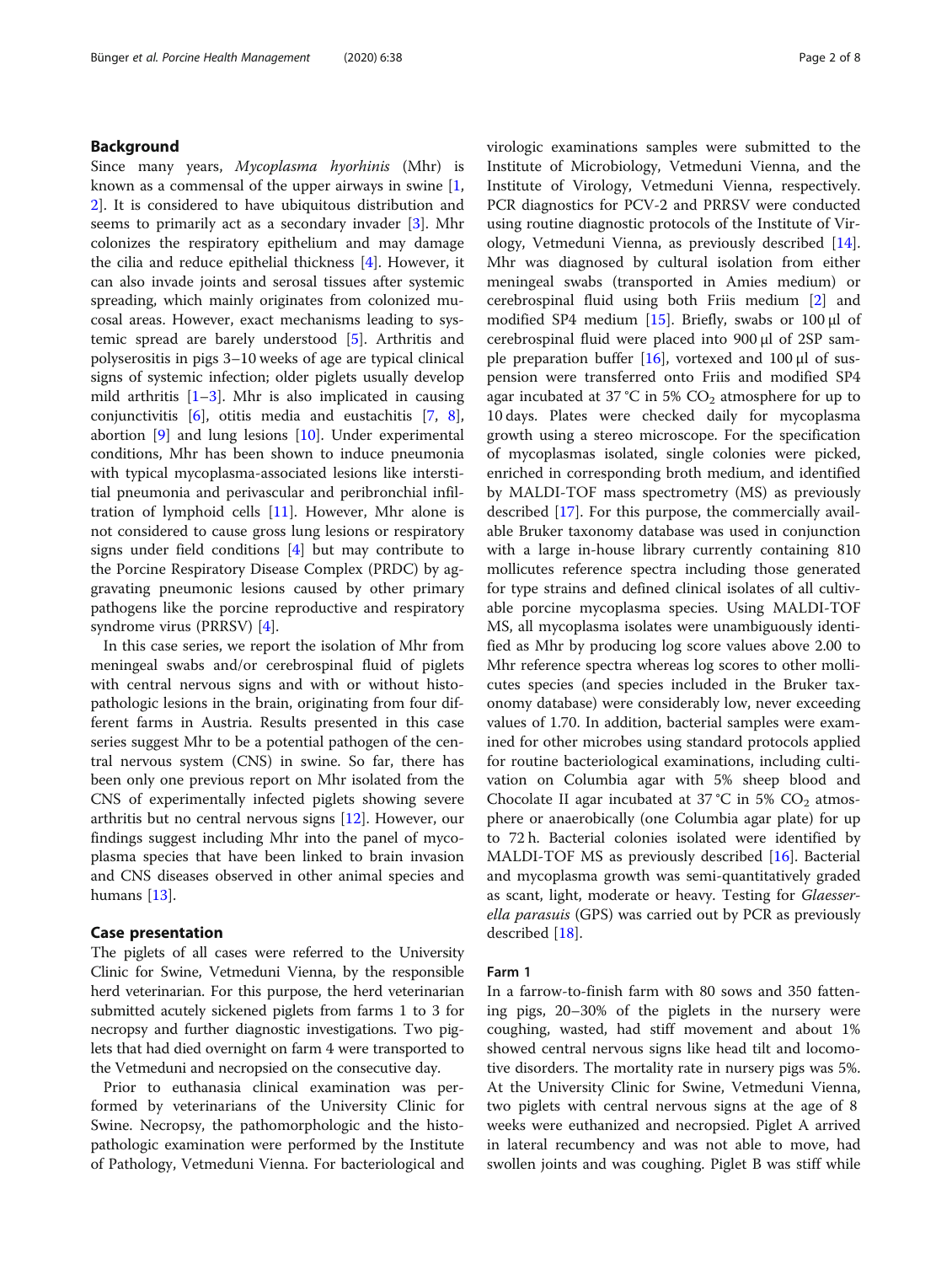moving with swollen tarsal joints and showed head tilt. During necropsy, a yellowish ascites fluid (piglet B) as well as fibrin strands (both piglets) were seen in the abdomen. The tarsal joints of piglet A were swollen with an increased amount of synovia including fibrinous fluid, though the cartilage did not show any macroscopically discernible abnormalities and no inflammation of the synovial membranes were obvious. Additionally, the meninges of piglet B were turbid. Histopathologic lesions in both piglets included fibrinopurulent pleuritis, severe fibrinopurulent epicarditis and moderate to severe fibrinopurulent peritonitis. In both piglets, interstitial, intralobular and peribronchial pneumonia was observed while type II pneumocytes were proliferated. During histopathologic examination of the meninges of piglet B, severe leptomeningitis, mainly lymhocytic and partly fibrinopurulent, was detected.

Lung tissue, serosal swabs, meningeal swabs, and synovia from both piglets were sampled for bacteriological examination. Except for some secondary invaders in the lung (Bordetella (B.) bronchiseptica (piglet B) and Staphylococcus (Staph.) aureus (piglet A)), Mhr was the only agent isolated (moderate to heavy grade) from samples taken including meningeal swabs. All samples were also negatively tested for GPS by PCR. A pool consisting of lung tissue, tracheobronchial lymph node and tonsil was tested positive for PRRSV by Open Reading Frame 7 (ORF7) RT-PCR in both piglets, turning out to be a PRRSV-1 subtype 1 isolate by ORF5 sequencing. Investigating inguinal lymph node tissues for viral load of Porcine Circovirus 2 (PCV-2) by quantitative PCR (q-PCR) yielded positive results for both piglets that were below the limit of quantification  $(< 1 \times 10^4$  GE/mg) [[14](#page-7-0)]. The combination of PRRS stabilization using a modified life virus (MLV) vaccine and a single dose of tulathromycin at weaning seemed to be successful in decreasing the losses to 1% and eliminating central nervous signs in piglets after weaning.

## Farm 2

In a farrowing farm with 50 sows and a nursery unit with straw bedding and without an All-In/All-Out production, piglets showed respiratory signs beginning at the age of seven to 8 weeks. The farm was known to be PRRSV positive and sows were vaccinated three times a year using MLV vaccine. At the University Clinic for Swine, Vetmeduni Vienna, two nursery piglets were euthanized and necropsied. During clinical examination prior to euthanasia, respiratory signs were observed in both piglet A (7.50 kg) and piglet B (15.00 kg), while head tilt and signs of wasting were present only in piglet A.

During necropsy, severe adhesive epicarditis and pleuritis, moderate to severe fibrinopurulent peritonitis and severe pneumonia of mainly the cranial lobes were seen in both piglets. In the lungs of both piglets, moderate to severe intralobular, interstitial bronchopneumonia with beginning (piglet B) or severe (piglet A) fibrosis was histopathologically discernible. In piglet A, histopathologic examination additionally revealed severe inflammatory infiltration with round cells of the mucous membrane of the stomach, as well as a purulent inflammation of the right bulla tympanica with beginning osteolysis of the surrounding bones.

Serosal swabs and lung tissue from both piglets were sampled for bacteriological examination. Cerebrospinal fluid was only sampled from piglet A, as piglet B did not show any central nervous signs. Serosal swabs from both piglets and the cerebrospinal fluid from piglet A were negative for GPS by PCR. Mycoplasma hyopneumoniae was detected by PCR in the lung tissue of both pigs. Mhr was successfully cultivated from serosal swabs of both piglets (heavy grade) and the cerebrospinal fluid of piglet A (heavy grade). From the lung tissue of piglet A, Streptococcus (S.) suis and B. bronchiseptica were cultivated (light grade), as was S. suis in the serosal swab (light grade). In piglet B, S. orisratti, Staph. aureus and hemolytic *Escherichia* (*E.*) *coli* were found in lung tissue and serosal swabs only after enrichment. In both piglets, PCV-2 was negative by q-PCR from lymph node tissue, while a pool consisting of lung tissue, tracheobronchial lymph node and tonsils was positive in both piglets for PRRSV by ORF7 RT-PCR. Due to these results, the use of an MLV vaccine had been expanded to nursery piglets for PRRS stabilization in this herd. According to the herd veterinarian, the situation on farm has since improved but is still not optimal, primarily due to management issues. For example, PRRSV vaccination of the weaned piglets was stopped by the farmer due to economic reasons.

### Farm 3

In an Austrian farrow-to-finish farm (320 sows), high fever and late-term abortions as well as increased return to estrus rates were observed in sows. The farm had previously been PRRSV-1 positive but stable without obvious clinical signs and sows were also tested negative for influenza. This outbreak was followed by occurrence of severe problems in weaned piglets, characterized by arthritis (4% of piglets), central nervous signs (2% of piglets) and increased losses. Piglets showed arthritis and coughing (up to 50% of piglets) starting at the age of 3– 4 weeks. Mortality of piglets with central nervous signs was 100%, even after treatment. To reduce clinical signs, PRRSV vaccination of sows and later also piglets was established using MLV vaccine.

Three piglets with a body weight around 9 kg were submitted to the University Clinic for Swine, Vetmeduni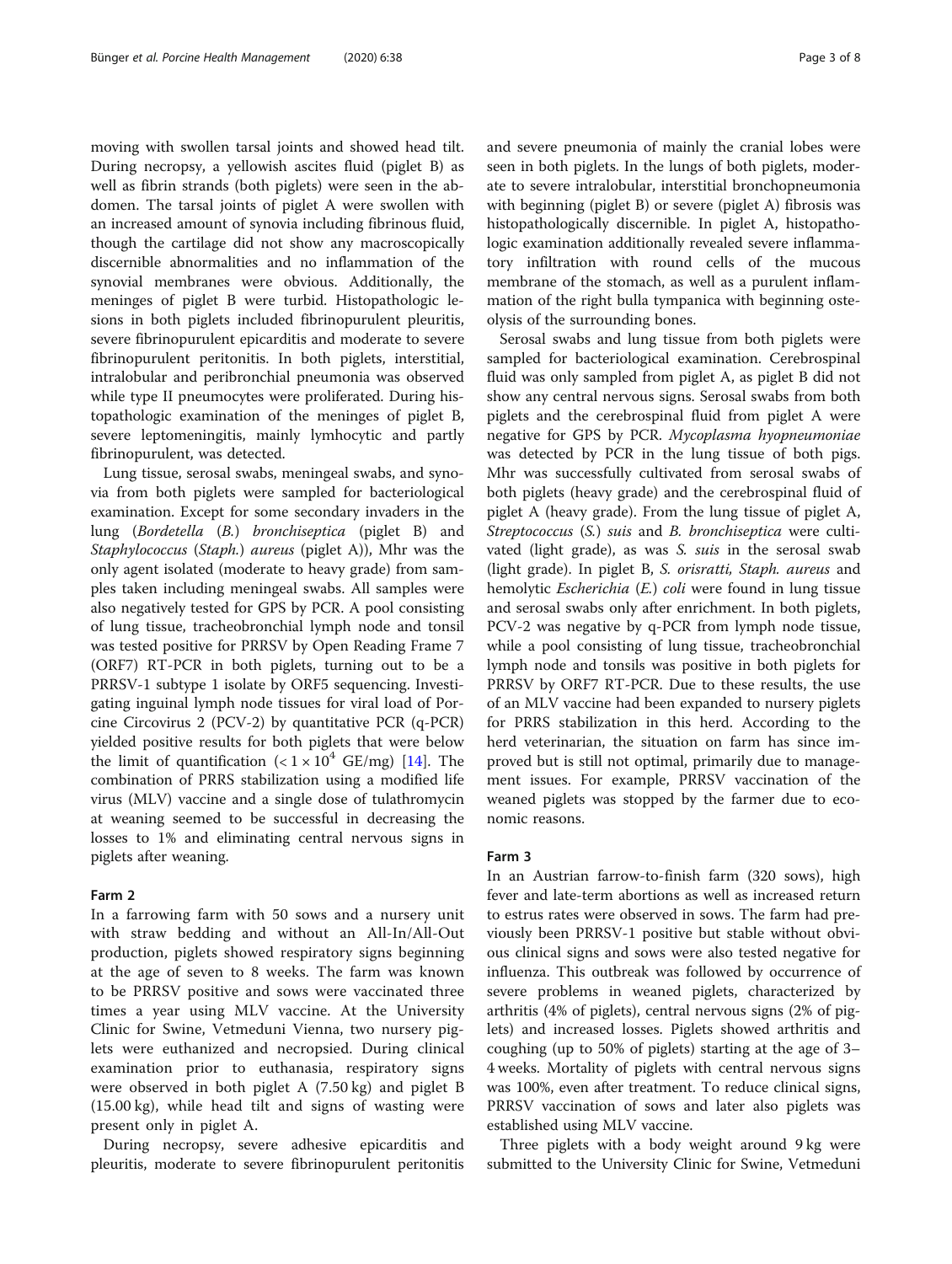Vienna, for euthanasia and necropsy. Piglets A and B had previously been treated with Cefquinome and all three of them had been vaccinated with a PRRSV MLV vaccine 3 weeks prior to the necropsy. All three piglets showed moderately (piglets B and C) or severely (piglet A) decreased general behavior, poor body condition and signs of polyarthritis like increasingly filled and warm tarsal and carpal joints. Piglet C showed head tilt, uncoordinated movement and moderately accentuated breathing sound; piglet B showed severe lameness together with decreased responsiveness; piglet A was in lateral recumbency without being able to rise and had ear tip necrosis. During necropsy either mild (piglets B and C) or severe (piglet A) fibrinous peritonitis was observed in all piglets. Tarsal and carpal joints were increasingly filled with cloudy synovia and fibrin strands. The lungs, especially the cranial lobes and the cranial parts of the main lobes, showed signs of pneumonia like atelectasis, hyperemia, and emphysema. Histopathologically, peribronchial, peribronchiolar and perivascular infiltration of round cells was observed in the lungs of all piglets; in the lungs of piglets A and C, purulent bronchopneumonia was also observed. Histopathologic examination of the brain revealed fibrinopurulent leptomeningitis (moderate to severe grade) with an increased amount of histiocytes as well as localized areas with encephalitis in all piglets (Fig. 1). Additionally, moderate purulent meningitis was observed in the spinal cord of piglet A, while only mild signs of inflammation were detectable in the spinal cords of piglets B and C. Inguinal lymph nodes from all three piglets were negative for PCV-2 by qPCR. Peritoneal swabs, cerebrospinal fluid, synovia, lung tissue and the small intestine from all three piglets were sampled for bacteriological examination.

Synovia, cerebrospinal fluid and peritoneal swabs were negative for GPS by PCR; cultivation of Mhr from the cerebrospinal fluid resulted in growth of single colonies (scant grade) for piglets A and B and a heavy growth for piglet C. While no further noteworthy bacterial pathogens were found in samples of piglets B and C, S. suis was cultivated from the synovia, cerebrospinal fluid, and peritoneal swab of piglet A, as well as B. bronchiseptica and S. suis from lung tissue. Vaccinating pregnant sows with an autogenous vaccine against S. suis and Mhr to stimulate the production of maternal antibodies successfully reduced the occurrence of arthritis and central nervous signs in weaned piglets in this herd.

# Farm 4

In an Austrian farrowing farm with 85 sows and gilts occasional deaths without any clinical signs occurred in suckling piglets. As there had been similar acute deaths in a prior group, the herd veterinarian decided to perform a necropsy on one piglet; fibrin strands, mild ascites and mild pericardial effusion were seen in this piglet. Two 30 day old, recently weaned piglets (both 5.20 kg) that died within a few hours without prior signs were transferred to the University Clinic for Swine, Vetmeduni Vienna, for further investigations. Both piglets had less than good body condition, but no signs of a disease were externally discernible. During pathologic examination fibrinopurulent pleuritis, peritonitis and pericarditis were observed in both piglets, as were hyperemia and atelectasis in the cranial lobes of the lung; histopathologic examination of the cranial lobes revealed focal purulent bronchopneumonia in piglet A and alveolar histiocytosis in piglet B. In both piglets, severe fibrinopurulent meningitis was seen during histopathologic



Fig. 1 a + b Histologic lesions of the brain. Histologic section of the cerebellum of a piglet from farm 3, showing fibrinopurulent meningitis with an increased amount of histiocytes; H&E staining; bar length 100  $\mu$ m **a** and 50  $\mu$ m **b**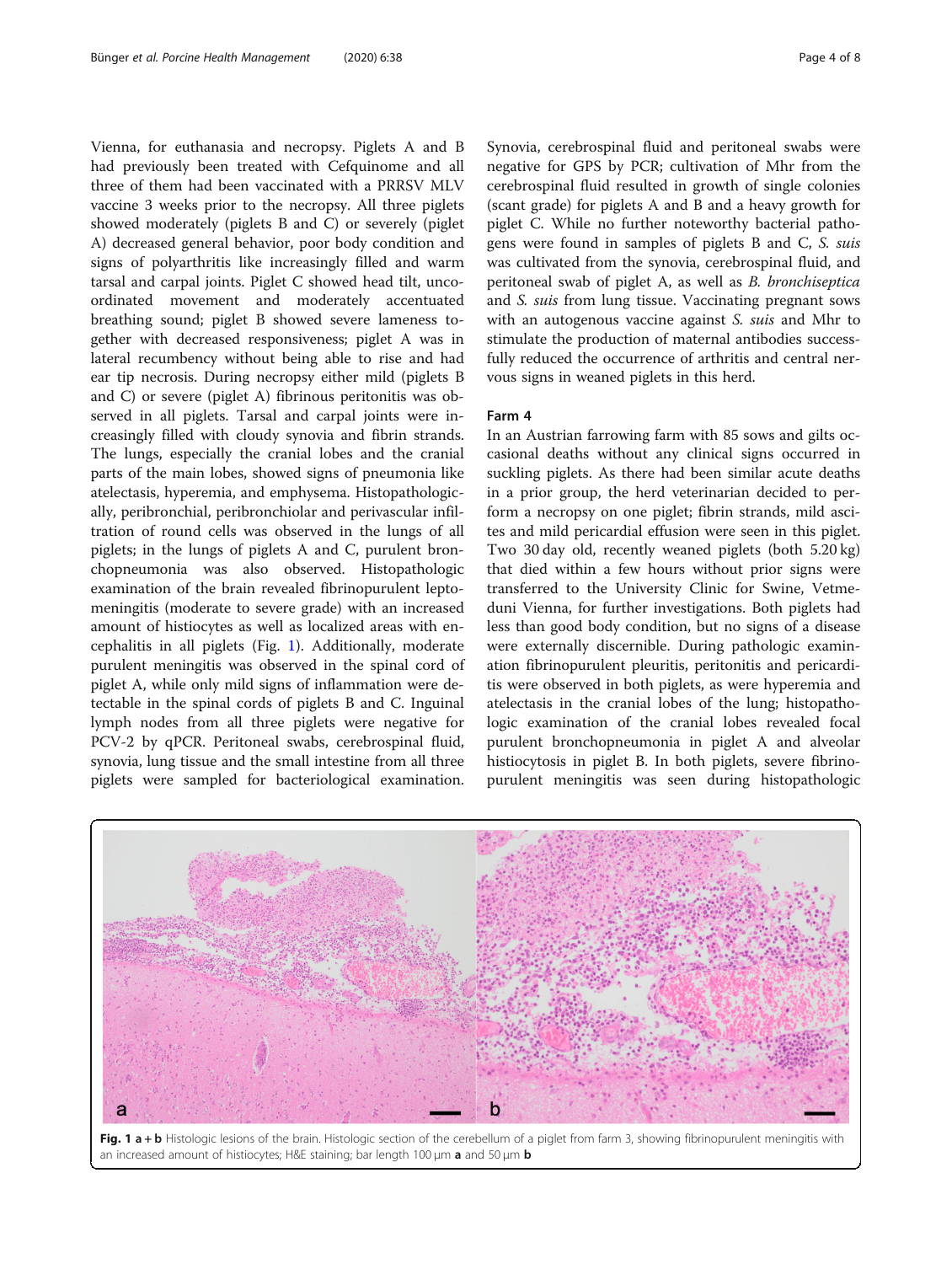examination of the brains; a purulent and partially abscessing lymphadenitis was only observed in one lymph node from piglet A. Inguinal lymph nodes from both piglets were negative for PCV-2 by qPCR. For bacterial examination serosal swabs, lung tissue and meningeal swabs were sampled from both piglets and a pericardial swab was additionally sampled from piglet A. In piglet A, Mannheimia haemolytica was found in samples of lungs, pericardium and pleura; Staph. aureus and Moraxella sp. were found in the abscessing lymph node and pleura, respectively and single colonies of Mhr were cultivated from the lungs and meningeal swabs. In piglet B, the routine bacterial examination was negative after enrichment, only Mhr was found in lungs (light grade) and meningeal swabs (moderate grade). No further occurrence of acute deaths or other inexplicable clinical signs were observed in that farm ever since.

The described cases took place in the years 2016 (farm 1), 2017 (farm 2) and 2019 (farms 3 and 4). Farm 4 is distantly located from farms 1–3 in a region with a low density of pig farms. Farms 1, 2 and 3 are piglet producing farms located in the same region with high pig density, which in theory could indicate an epidemiological connection between these farms. However, whole genome sequencing and core genome Multi-Locus Sequence Typing (cgMLST) of Mhr isolates from each of these three farms revealed that isolates are only distantly related excluding an epidemiologic relationship between the cases presented in our study (unpublished data).

# **Discussion**

Previously, there had been only one report on Mhr colonizing the CNS [[12\]](#page-6-0) and Mhr has not yet been known to cause central nervous disorders in swine. As this is only the second report of cultivating Mhr from the porcine CNS, the mechanisms of Mhr invading the CNS are completely unknown but could be similar to those for systemic spread to serosal and synovial tissues [\[1,](#page-6-0) [2](#page-6-0)], which are also poorly understood. However, direct entry of Mhr from the nasopharyngeal mucosa to the brain, e.g. via the auditory pathway cannot be excluded.

The study did not determine whether Mhr is only colonizing the CNS or is also acting as a pathogenic agent. Nevertheless, all eight piglets from which Mhr was successfully and, to some extent, abundantly cultivated from cerebrospinal fluid or meningeal swabs, either showed central nervous signs or histopathologic lesions, or both (Table [1\)](#page-5-0). Only piglet B from farm 2 did not show any central nervous signs or histopathologic lesions and no cerebrospinal fluid or meningeal swabs had been examined. In six piglets fibrinopurulent or purulent leptomeningitis suggested an involvement of bacterial pathogens. No bacterial pathogens were isolated from CNS samples of five piglets, while S. suis, a well-known and common cause of meningitis in swine [[19\]](#page-7-0), was found in one piglet (farm 3, piglet A) even though it had been treated with Cefquinome, as was a second piglet from the same farm (farm 3, piglet B). This leaves Mhr as the only detectable bacterial agent in five of six piglets with histopathologic damage in the brain, including the four piglets that had not been treated with antibiotics, proposing causal involvement in inducing these lesions. However, detection and localization of Mhr using staining methods such as in situ hybridization are required to demonstrate an association of Mhr with histopathologic lesions but have yet to be established and validated in our hands. Finally, reproducing the clinical signs and/or histologic lesions after experimental infection is essential for final prove of Mhr as a causative agent of meningitis in swine.

S. suis and GPS are the most common invaders of the CNS and cause of meningitis in swine comparable to the findings in our cases  $[19]$  $[19]$ . Both pathogens cross the blood-cerebrospinal fluid barrier (B-CSFB) or blood-brain barrier (BBB) by invading the porcine brain microvascular endothelial cells (PBMECs) [\[20](#page-7-0), [21\]](#page-7-0) which are part of the BBB [\[22](#page-7-0)]. They both also increase the permeability of the BBB by inducing the release of IL-8  $[23, 24]$  $[23, 24]$  $[23, 24]$  $[23, 24]$ , a feature that Mhr is also known to be capable of since varying levels of IL-8 release have been determined when porcine bonemarrow-derived dendritic cells were stimulated by different Mhr strains [[25\]](#page-7-0). This might suggest that the capability of invading the CNS might differ between strains of Mhr, depending on their ability to induce IL-8 release by currently unknown virulence factors. For *S. suis* and GPS, invasion depends on the activity of particular virulence factors and appears to be associated with certain serotypes [[20](#page-7-0), [21](#page-7-0)]. For example, in S. suis serotype 2 enolase was suggested to be a potential virulence factor for CNS invasion as it induced IL-8 release [\[23](#page-7-0)]. Although enolase, an enzyme of the glycolytic pathway and prototypic moonlighting protein, has shown to act as adhesin on the cell surface of several mycoplasma species [[26](#page-7-0)–[30\]](#page-7-0), its potential moonlighting activity in Mhr remains to be elucidated. Interestingly, enolase is also suggested to play a role in human tic disorders and to act as an autoantigen in Hashimoto's encephalopathy [[31](#page-7-0), [32](#page-7-0)]. Neuraminidase/sialidase enzymatic activity has further been suggested as a potential virulence factor for CNS invasion in certain mycoplasma species including M. neurolyticum, M. synoviae and M. alligatoris [\[13](#page-6-0)]. Although all genome sequenced Mhr strains possess a sialic acid scavenging and degradation pathway, differences in their potential to cross mucosal barriers and to spread to and invade serosal, synovial and CNS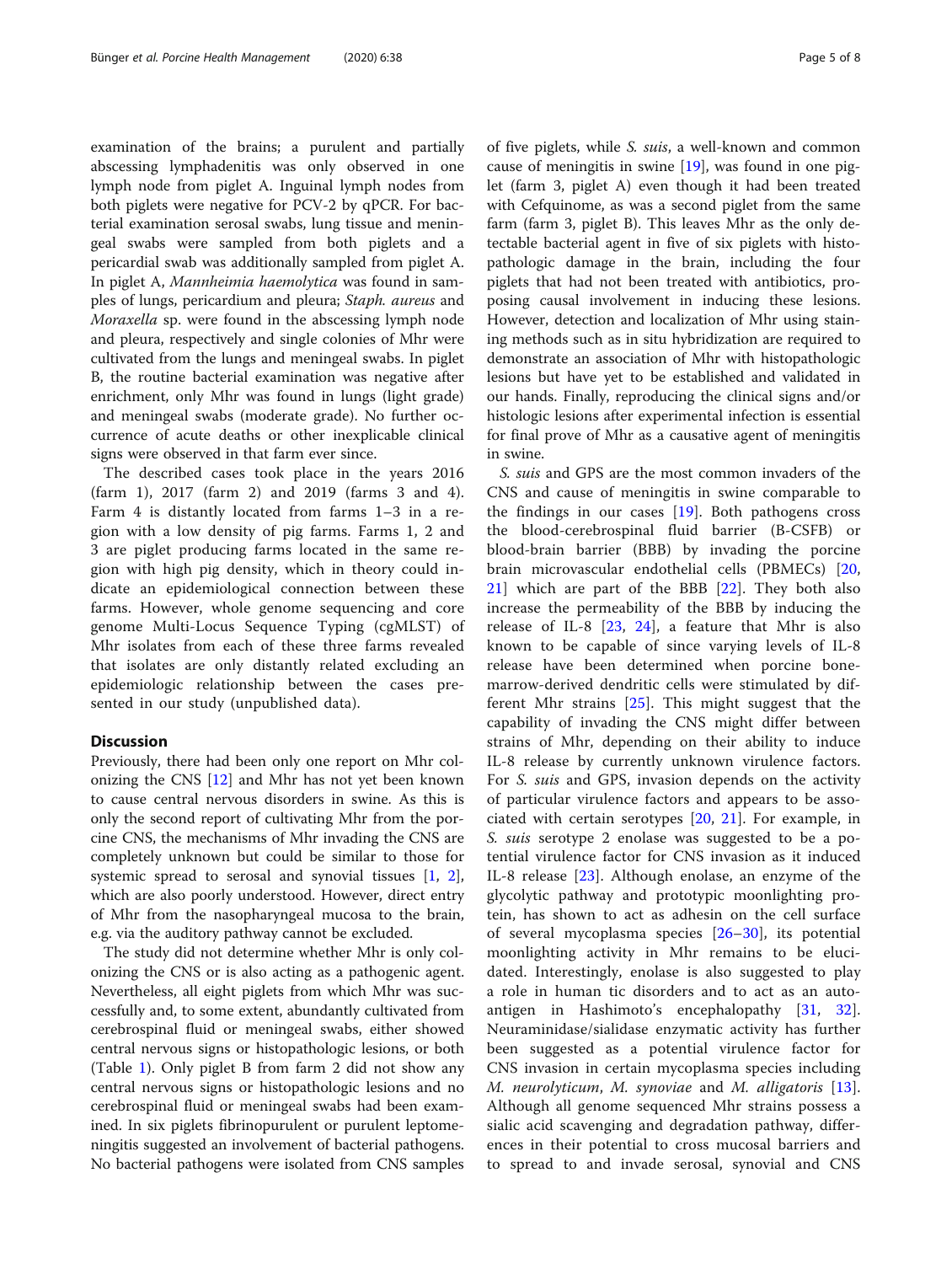<span id="page-5-0"></span>

|        |          | Table 1 Overview of clinical signs, pathohistologic and diagnostics findings                                                                                                                                    |                                                                 |                                              |                  |                                                                             |                                  |
|--------|----------|-----------------------------------------------------------------------------------------------------------------------------------------------------------------------------------------------------------------|-----------------------------------------------------------------|----------------------------------------------|------------------|-----------------------------------------------------------------------------|----------------------------------|
|        |          | Farm Piglet CNS-related clinical signs                                                                                                                                                                          | Pathohistologic lesions of the<br>brain                         | Mhr isolation from<br>different tissues      | from CNS samples | other bacteria isolated PRRSV status of farms and<br>PCR results of piglets | results of piglets<br>PCV-2 PCR  |
|        | ⋖        | lateral recumbency, reduced general<br>behavior                                                                                                                                                                 | none                                                            | serosa +++ meninges<br>$++++$ synory $++++$  |                  | PRRSV detected in tissue<br>samples by RT-PCR                               | below limit of<br>quantification |
|        | $\infty$ | head tilt                                                                                                                                                                                                       | fibrinopurulent leptomeningitis<br>lymphocytic and<br>severe    | serosa +++ meninges<br>$++++$ synovia $++++$ |                  | PRRSV detected in tissue<br>samples by RT-PCR                               | below limit of<br>quantification |
| $\sim$ | ⋖        | head tilt, reduced general behavior                                                                                                                                                                             | none                                                            | $C5F + + + +$                                |                  | PRRSV detected in tissue<br>samples by RT-PCR                               | negative                         |
|        | $\infty$ | none                                                                                                                                                                                                            | none                                                            | $+++$                                        | no samples taken | PRRSV detected in tissue<br>samples by RT-PCR                               | negative                         |
| 3      | ⋖        | lateral recumbency, unable to rise                                                                                                                                                                              | fibrinopurulent leptomeningitis CSF (+) lung +++<br>severe      | synovia (+)                                  | $CSE: S. Suis +$ | MLV vaccinated, not tested                                                  | negative                         |
|        | $\infty$ | uncoordinated movement, lameness, moderate fibrinopurulent<br>tremor/shaking                                                                                                                                    | leptomeningitis                                                 | CSF(+)                                       |                  | MLV vaccinated, not tested                                                  | negative                         |
|        |          | uncoordinated movement, lameness, severe<br>tremor/shaking                                                                                                                                                      | fibrinopurulent leptomeningitis CSF ++/+++ lung tissue          | £                                            | $\mathbf{I}$     | MLV vaccinated, not tested                                                  | negative                         |
| 4      | ⋖        | peracute deaths, no symptoms                                                                                                                                                                                    | fibrinopurulent leptomeningitis meninges (+) lung (+)<br>severe |                                              |                  | unsuspicious, not tested                                                    | negative                         |
|        | $\infty$ | peracute deaths, no symptoms                                                                                                                                                                                    | severe fibrinopurulent leptomeningitis meninges ++ lung +       |                                              | I                | unsuspicious, not tested                                                    | negative                         |
|        |          | Abbreviations: CNS central nervous system, Mhr Mycoplasma hyorhinis, PRRSV procine reproductive and respiratory syndrome virus, PCV2 porcine circovirus 2, CSF cerebrospinal fluid. MLV modified life virus, S. |                                                                 |                                              |                  |                                                                             |                                  |

ā. 

Streptococcus, − negative, (+) scant growth, + light growth, ++ moderate growth, +++ heavy growth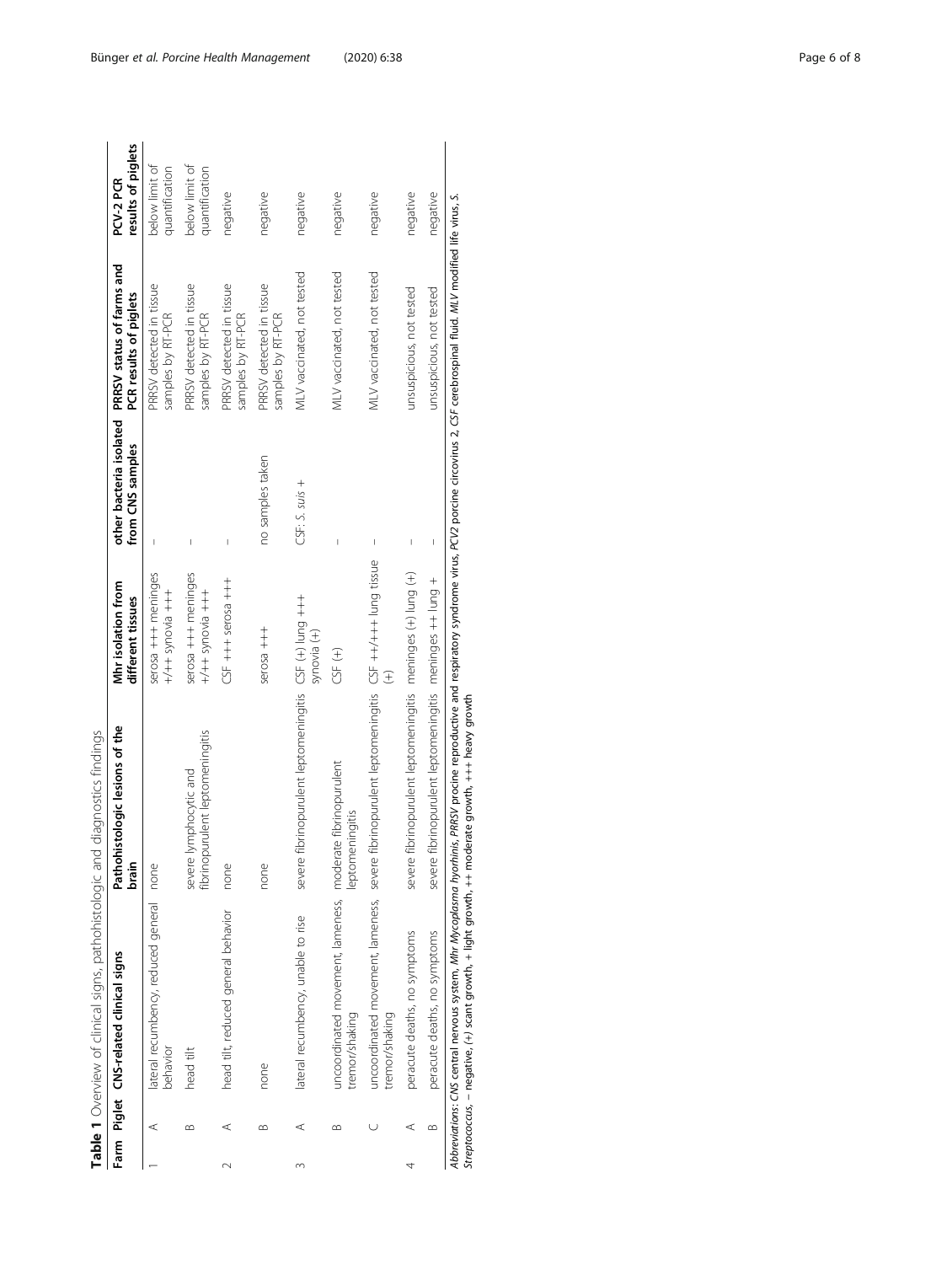<span id="page-6-0"></span>tissues might be explained by a variable expression of sialidase activity as yet observed in other mycoplasmas [[33](#page-7-0)].

Altogether, factors and mechanisms contributing to brain invasion of Mhr and thereby causing CNS disease are largely elusive and remain speculative. As a first step, comparative genome studies of Mhr isolated from different body sites would possibly gain insights into the characteristics defining tissue tropism.

Predisposing factors could further influence the ability of Mhr to systemically spread and, in consequence, invade the CNS. As PRRSV is known to promote S. suis septicemia [\[34\]](#page-7-0), PRRSV could be such a predisposing factor for Mhr as well. However, there currently are no studies that clearly indicate whether PRRSV enhances systemic spread of Mhr and it is unlikely that PRRSV is a definite requirement for invasion of Mhr into the CNS as farm 4 is, and always has been, unsuspicious for PRRS. PCV-2 also does not seem to play any role in the pathogenesis of our four cases, as our findings from farm 1 only suggested a subclinical infection while the piglets of the other three farms were negative for PCV-2.

# Conclusion

It remains unknown whether Mhr is an emerging invader of the CNS or simply has previously not been investigated. The latter seems more likely, as it has already been cultivated from the CNS almost 50 years ago [12] and mycoplasma diagnostics are probably not frequently performed from cerebrospinal fluid or meningeal swabs. This case series suggests that Mhr might not only be an invader of the CNS but also a possible cause of meningitis in pigs, although experimental infections in conjunction with a validated detection method for Mhr in histologic sections like in situ hybridization or RNA scope are required to prove causality. Further, basic research on the pathomechanisms and virulence factors of Mhr is needed, as current knowledge is limited.

#### Abbreviations

B.: Bordetella; BBB: Blood-brain barrier; B-CSFB: Blood-cerebrospinal fluid barrier; CNS: Central nervous system; E.: Escherichia coli; GPS: Glaesserella parasuis; Mhr: Mycoplasma hyorhinis; MLV: Modified live virus; ORF: Open Reading Frame; PCV-2: Porcine Circovirus 2; PRDC: Porcine Respiratory Disease Complex; PRRSV: Porcine reproductive and respiratory syndrome virus; q-PCR: Quantitative PCR; S.: Streptococcus; Staph: Staphylococcus

#### Acknowledgments

We are grateful to Martina Zimmermann for technical assistance in diagnostic microbiology and to the laboratory team of the Institute of Pathology for preparing and cutting the histologic sections.

#### Authors' contributions

MB conceptualized the manuscript and wrote the first draft. AL and JS were major contributors in writing the manuscript, JS also performed the mycoplasma diagnostics. RB performed pathological and histological examinations; IL performed the bacteriological examinations. CU, UR, MD and LS are veterinarians at the University Clinic for Swine and were involved in processing the cases including sampling, interpretation of the findings

and herd health management. DV, AG and TV are herd veterinarians that referred the presented cases to the University Clinic for Swine, assisted in the interpretation of the findings and provided additional clinical data. All authors read and approved the final manuscript.

#### Funding

This work was financially supported by intramural funds of the University of Veterinary Medicine Vienna.

#### Availability of data and materials

All data generated or analysed during this study are included in this published article.

#### Ethics approval and consent to participate

This is a retrospective study, all piglets were referred to the University Clinic for Swine for diagnostic purposes by the owner and herd veterinarian. Therefore neither an authorisation according to the Austrian Act on Animal Experiments nor an ethics approval in line with Good Scientific Practice is necessary.

#### Consent for publication

Not applicable.

#### Competing interests

The authors declare that they have no competing interests.

#### Author details

<sup>1</sup>University Clinic for Swine, Vetmeduni Vienna, Vienna, Austria. <sup>2</sup>Institute of Pathology, Vetmeduni Vienna, Vienna, Austria. <sup>3</sup>Institute of Microbiology Vetmeduni Vienna, Vienna, Austria. <sup>4</sup>Traunkreis Vet Clinic, Ried im Traunkreis Traunkreis, Austria. <sup>5</sup>VetFarm Medau, Vetmeduni Vienna, Berndorf, Austria

## Received: 1 October 2020 Accepted: 25 November 2020 Published online: 03 December 2020

#### References

- 1. Friis NF, Feenstra AA. Mycoplasma hyorhinis in the etiology of Serositis among piglets. Acta Vet Scand. 1994;35(1):93–8.
- 2. Kobisch M, Friis NF. Swine mycoplasmoses. OIE Rev Sci Tech. 1996;15(4): 1569–605.
- 3. Rovira A. Review of Mycoplasma hyorhinis. Allen D Leman Swine Conf. 2009: 87–8 Available from: <http://conservancy.umn.edu/handle/11299/139745>.
- Lee JA, Oh YR, Hwang MA, Lee JB, Park SY, Song CS, et al. Mycoplasma hyorhinis is a potential pathogen of porcine respiratory disease complex that aggravates pneumonia caused by porcine reproductive and respiratory syndrome virus. Vet Immunol Immunopathol. 2016;177:48–51.
- 5. Pieters M, Maes D. Mycoplasmosis. In: Diseases of Swine. 11th edition. Hoboken: Wiley-Blackwell; 2019. p. 863–83.
- 6. Resende TP, Pieters M, Vannucci FA. Swine conjunctivitis outbreaks associated with Mycoplasma hyorhinis. J Vet Diagn Investig. 2019;31(5):766– 9.
- 7. Morita T, Ohiwa S, Shimada A, Kazama S, Yagihashi T, Umemura T. Intranasally inoculated Mycoplasma hyorhinis causes eustachitis in pigs. Vet Pathol. 1999;36(2):174–8.
- 8. Morita T, Fukuda H, Awakura T, Shimada A, Umemura T, Kazama S, et al. Demonstration of Mycoplasma hyorhinis as a possible primary pathogen for porcine otitis media. Vet Pathol. 1995;32(2):107–11.
- 9. Shin JH, Joo HS, Lee WH, Seok HB, Calsamig M, Pijoan C, et al. Identification and characterization of cytopathogenic Mycoplasma hyorhinis from swine farms with a history of abortions. J Vet Med Sci. 2003;65(4):501–9.
- 10. Lee JA, Hwang MA, Han JH, Cho EH, Lee JB, Park SY, et al. Reduction of mycoplasmal lesions and clinical signs by vaccination against Mycoplasma hyorhinis7. Vet Immunol Immunopathol. 2018;196(November 2017):14–. Available from: <https://doi.org/10.1016/j.vetimm.2017.12.001>.
- 11. Lin JH, Chen SP, Yeh KS, Weng CN. Mycoplasma hyorhinis in Taiwan: diagnosis and isolation of swine pneumonia pathogen. Vet Microbiol. 2006; 115(1–3):111–6.
- 12. Barden JA, Decker JL. Mycoplasma hyorhinis swine arthritis. Arthritis Rheum. 1971;14(2):193–201.
- 13. Rosales RS, Puleio R, Loria GR, Catania S, Nicholas RAJ. Mycoplasmas: brain invaders? Res Vet Sci. 2017;113(August):56–61.